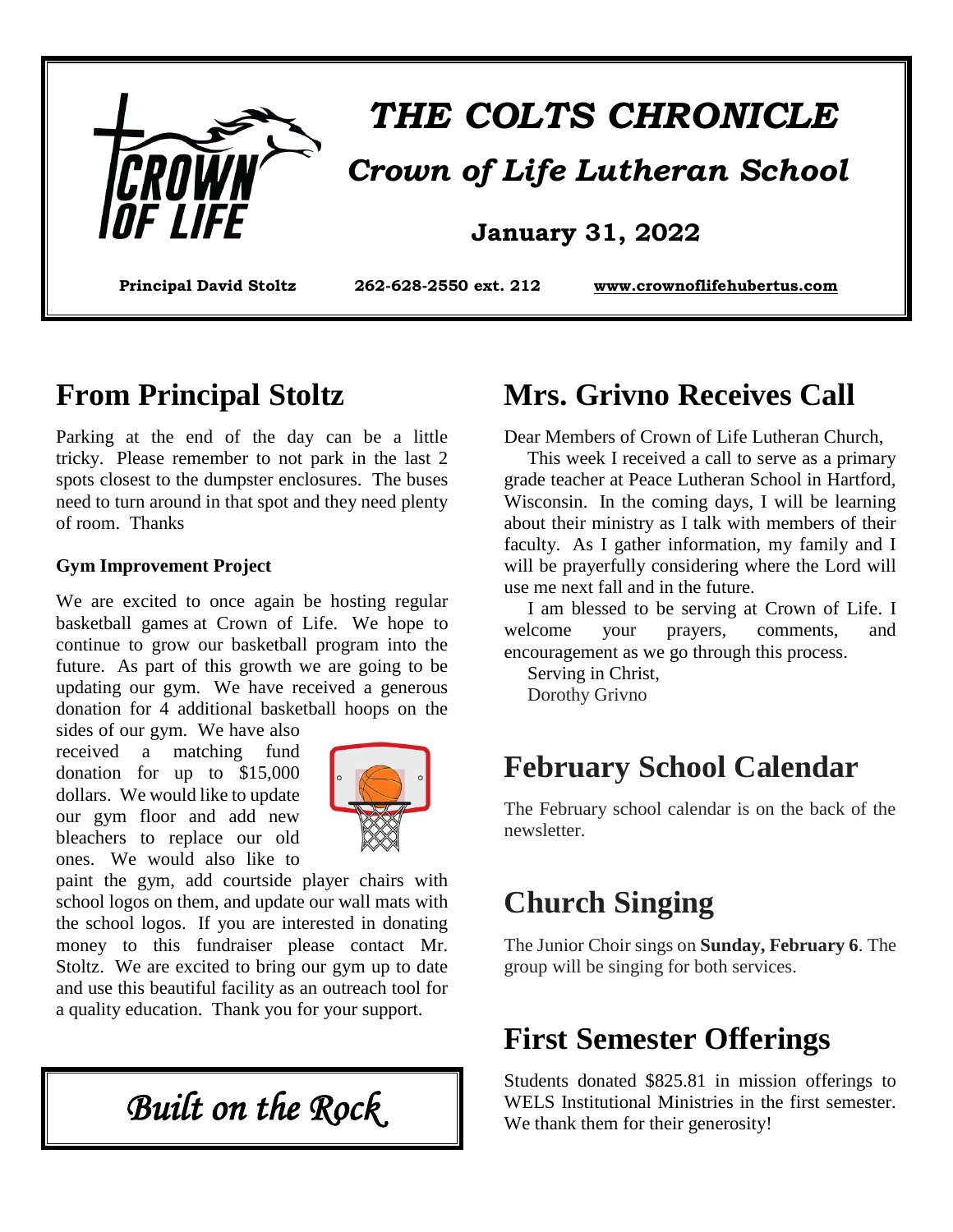# **Kwik Trip Fundraiser**

Kwik Trip is offering a 9% rebate for the month of February. Pick up an order form in the school office if you'd like to place an order for Kwik Trip Gift Cards with proceeds benefiting our gymnasium renovation project. Contact Belinda Matter or Dawn Schaenzer with any questions.

# **Monday, February 14** *No School or Childcare*

# **Science Fair!**

This year, there will be a grade school science fair held at Kettle Moraine Lutheran High School along with Family Music Fest. **Fifth through** 

**eighth graders** will be required to each do a science project for our own Crown of Life science fair! All science projects will be due on **March 22**. All



projects will be on display at Crown of Life! They will then be judged and chosen projects will go on to be displayed at KMLHS.

Please choose a topic and get approval from parents and teacher by **February 9**!

# **Spirit Week/Pep Rally**

We are celebrating Spirit Week with special dress up days.

**Monday:** Wisconsin Sport Day

**Tuesday:** Neon Day

Wednesday:  $100^{th}$  Day of School/Senior Day **Thursday:** Beach Day

**Friday:** Blue/Gold Day

There will be a Pep Rally at 2:30 p.m. on **Friday, February 4**, to cap off the week. All are invited to attend!

# **Sunburst Tubing**

Our next COL Family Event…TUBING! It takes place at Sunburst – Tubing Chalet at 8355 Prospect Dr. in Kewaskum on **Friday, February 25**, from 5:00-7:00 p.m. The cost is \$17/person for a two-hour tubing pass. Please visit https://shop.skisunburst.com/groups -- Group Code:

CLTUBE -- to signup, pay and fill out the required liability waiver. The sign-up deadline is 11:59 p.m. on **Friday, February 18.** NO carry-in food or



beverages are permitted. If brought in, you will be asked to leave with no refund.

# **3K-4K News**

This week our students will have the opportunity to utilize our new sensory tub! Students will explore with colored rice, scoops and more!

- Bible Time
	- Our story this week is "Jesus Heals the Blind Man"
	- John 9:5, "I am the light of the world"
	- Our song will be Shine Jesus Shine
- Small Group, KDI is NUMBERS
- (M) Creating numbers using play dough and working to write numbers 1 to 10
- (T) Placing stickers on a chart to represent a given number
- (W) Students will be completing number puzzles
- (TH) They will be going on a number hunt in the classroom and placing them in numerical order!
- (F) Older students will work on writing numbers independently and younger students will trace!
- Music & Movement
	- Students will work on keeping a steady beat and matching the given pitch.
	- They will have music class with Mrs. Strey on Wednesday from 11-11:30am
	- In movement students will work on sideslides, galloping and tossing and catching!